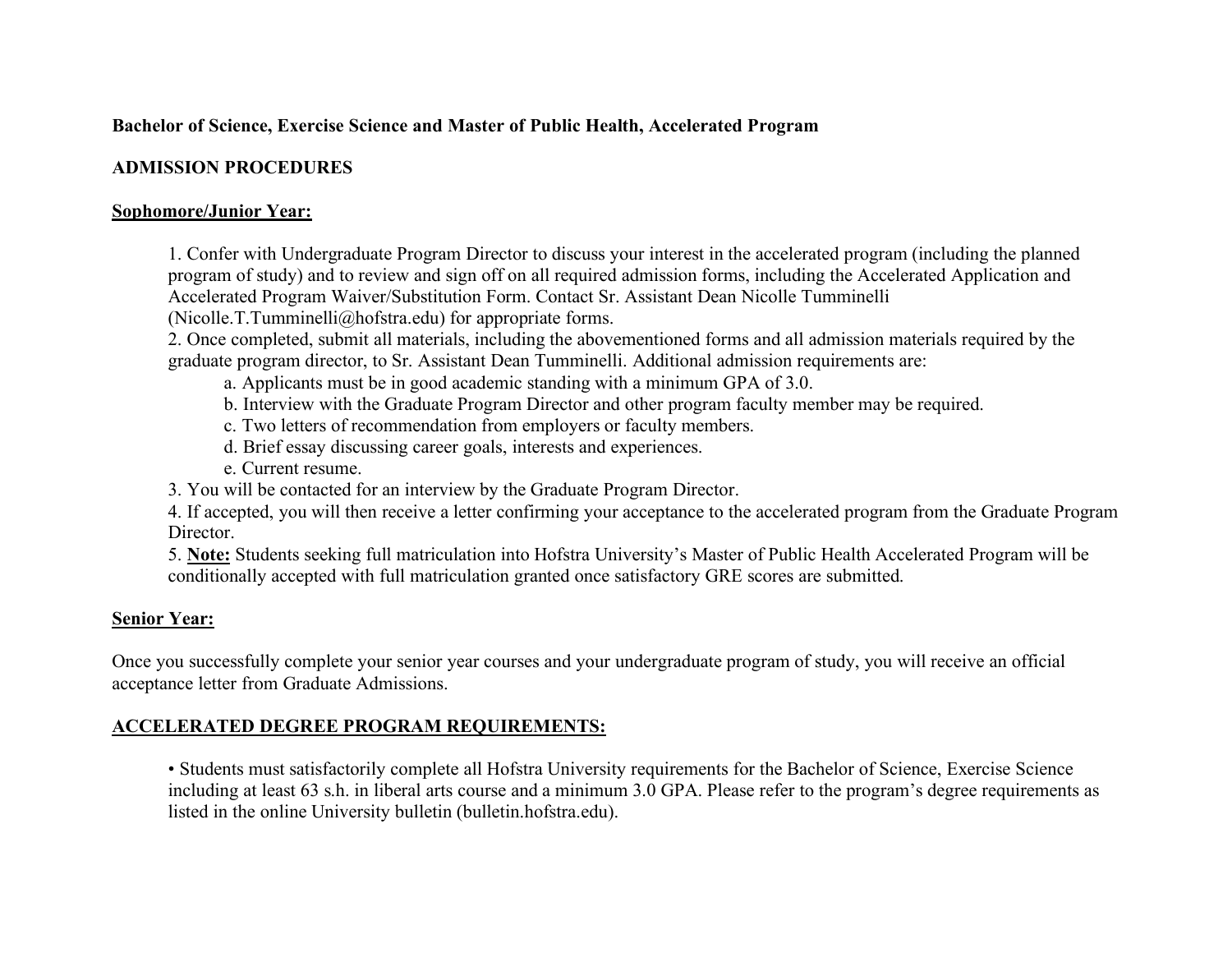• Students must satisfactorily complete all Hofstra University requirements for the Master of Public Health with a minimum 3.0 GPA. Please refer to the program's degree requirements as listed in the online University bulletin [\(bulletin.hofstra.edu\)](https://bulletin.hofstra.edu).

#### **SAMPLE PLAN OF STUDY IN THE ACCELERATED PROGRAM:**

| <b>Term: Fall Year One</b>                    |     |    | <b>Term: Spring Year One</b>                    |     |    |  |  |
|-----------------------------------------------|-----|----|-------------------------------------------------|-----|----|--|--|
| Course Number & Title                         | Cr. | LA | Course Number & Title                           | Cr. | LA |  |  |
| WSC 001: Composition                          | 3   | 3  | WSC 002: Composition                            | J   | 3  |  |  |
| RHET 001: Oral Communication (CP)             | 3   | 3  | PSY 001: Introduction to Psychology             |     | 4  |  |  |
| HPR 010: First Aid and Safety                 | 3   |    | HPR 161: Care and Prevention of Athletic Injury | 3   |    |  |  |
| or HPR 011: Emergency Response for Healthcare |     |    |                                                 |     |    |  |  |
| Professionals                                 |     |    |                                                 |     |    |  |  |
| Humanities Elective                           | 3   | 3  | <b>SOC</b> Elective                             |     | 3  |  |  |
| (Select with advisement.)                     |     |    | (Select with advisement.)                       |     |    |  |  |
| Liberal Arts Elective                         | 3   | 3  | HPR 070: Epidemiology                           | 3   |    |  |  |
| (Select with advisement.)                     |     |    |                                                 |     |    |  |  |
|                                               |     |    |                                                 |     |    |  |  |
|                                               |     |    |                                                 |     |    |  |  |
| Term credit total                             | 15  | 12 | <b>Term credit total</b>                        | 16  | 10 |  |  |

| <b>Term: Fall Year Two</b>                     |     |    | <b>Term: Spring Year Two</b>                 |     |  |  |  |
|------------------------------------------------|-----|----|----------------------------------------------|-----|--|--|--|
| Course Number & Title                          | Cr. | LA | Course Number & Title                        | Cr. |  |  |  |
| HSCI 103 Anatomy and Physiology I              |     |    | HSCI 105: Anatomy and Physiology II          |     |  |  |  |
| HPR 106: Structural and Mechanical Kinesiology |     |    | HPR 172: Functional Human Anatomy for Injury |     |  |  |  |
|                                                |     |    | Assessment                                   |     |  |  |  |
| <b>PSY 054: Adolescent Psychology</b>          |     |    | PESP 25: Fitness for Life                    |     |  |  |  |
| OR PSY 063: Psychology of Aging                |     |    |                                              |     |  |  |  |
| OR PSY 153: Child Development                  |     |    |                                              |     |  |  |  |
| (Select with advisement.)                      |     |    |                                              |     |  |  |  |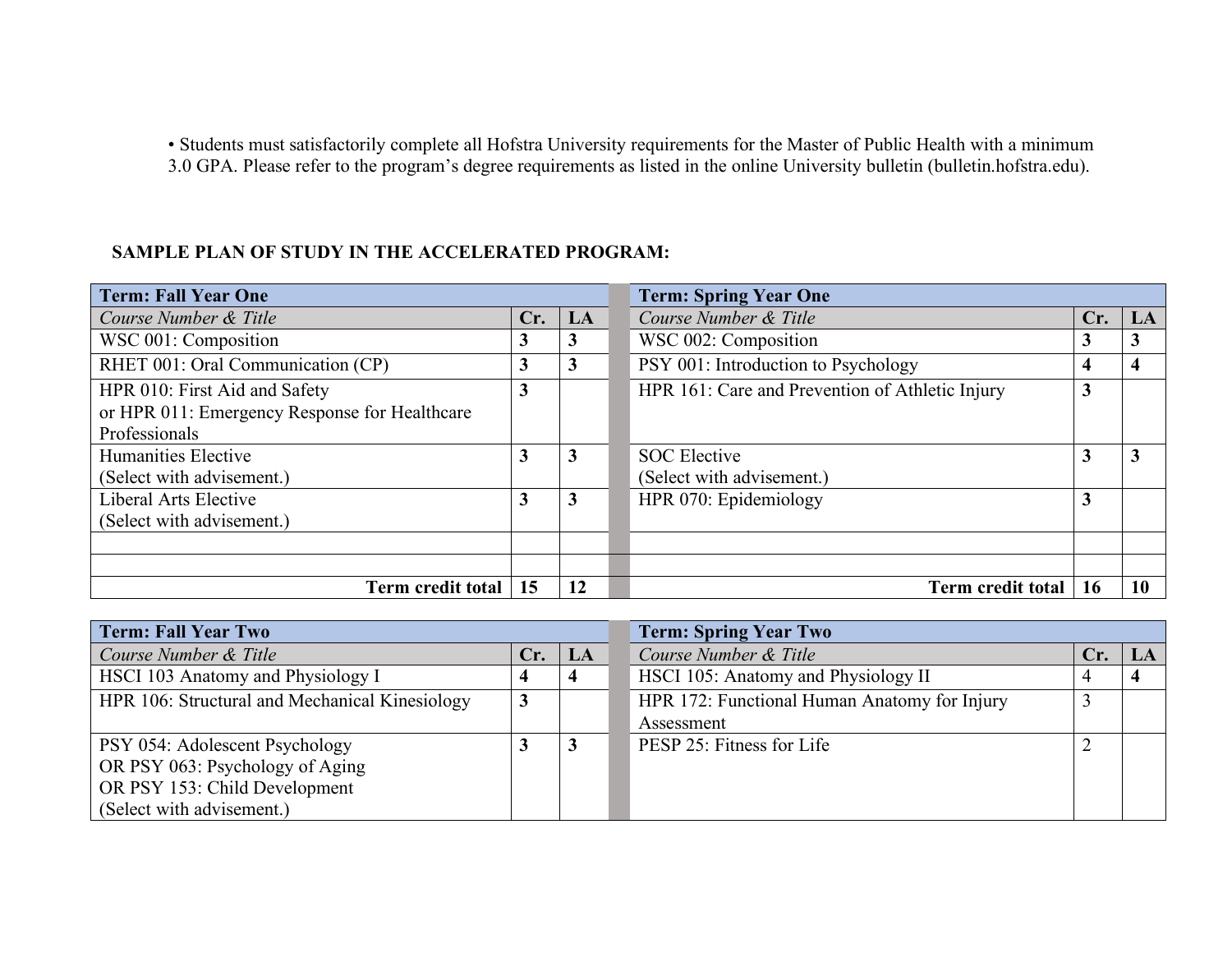| Liberal Arts Elective     | J | HPR 063: Healthcare Systems and Services  |    |   |
|---------------------------|---|-------------------------------------------|----|---|
| (Select with advisement.) |   | OR 129: Perspectives on Healthcare Reform |    |   |
|                           |   | (HPR Elective, select with advisement.)   |    |   |
| Liberal Arts Elective     |   | Liberal Arts Elective                     |    | Ĵ |
| (Select with advisement.) |   | (Select with advisement.)                 |    |   |
|                           |   | Liberal Arts Elective                     |    |   |
|                           |   | (Select with advisement.)                 |    |   |
|                           |   |                                           |    |   |
| Term credit total   16    |   | Term credit total                         | 16 |   |

| <b>Term: Fall Year Three</b>            |         |        | <b>Term: Spring Year Three</b>                     |       |    |
|-----------------------------------------|---------|--------|----------------------------------------------------|-------|----|
| Course Number & Title                   | Cr.     | LA     | Course Number & Title                              | Cr.   | LA |
| HSCI 106: Physiology-Exercise           | 3       | 3      | HPR 194: Assessment of Physical Fitness            | 3     |    |
| Liberal Arts Elective                   | 3       | 3      | HPR 198: Implementing Fitness Programs             | 3     |    |
| (Select with advisement.)               |         |        |                                                    |       |    |
| <b>Statistics: Recommended Math 008</b> | $3 - 4$ | $3-4$  | HPR 114: Applied Nutrition, Diet, and Exercise     | 3     |    |
| <b>OR PSY 040</b>                       |         |        | or 191: Sports Nutrition                           |       |    |
| (Select with advisement.)               |         |        |                                                    |       |    |
| Natural Science Elective                | $3-4$   | $3-4$  | PESP 38B: Weight Training                          | $1-2$ |    |
| (Select with advisement.)               |         |        | OR HPR 193: Resistance Training Techniques and     |       |    |
|                                         |         |        | Progressions                                       |       |    |
| Liberal Arts Elective                   | 3       | 3      | HPR 196: Applied Exercise Physiology: Health and   | 3     |    |
| (Select with advisement.)               |         |        | Fitness                                            |       |    |
| If needed: Liberal Arts $-2$ sh         |         |        | PSY 089: Health Psychology and Behavioral Medicine | 3     |    |
| (Select with advisement.)               |         |        |                                                    |       |    |
|                                         |         |        |                                                    |       |    |
| Term credit total                       | 17      | $15 -$ | <b>Term credit total</b>                           | $16-$ |    |
|                                         |         | 17     |                                                    |       |    |

| <b>Term: Fall Year Four</b>                             | <b>Term: Spring Year Four</b> |    |                                               |     |  |
|---------------------------------------------------------|-------------------------------|----|-----------------------------------------------|-----|--|
| Course Number & Title                                   | Cr.                           | LA | Course Number & Title                         | Cr. |  |
| <b>HPR 197: Applied Exercise Physiology: Evaluation</b> |                               |    | HPR 149A: Internship in Exercise and Wellness |     |  |
| Techniques                                              |                               |    |                                               |     |  |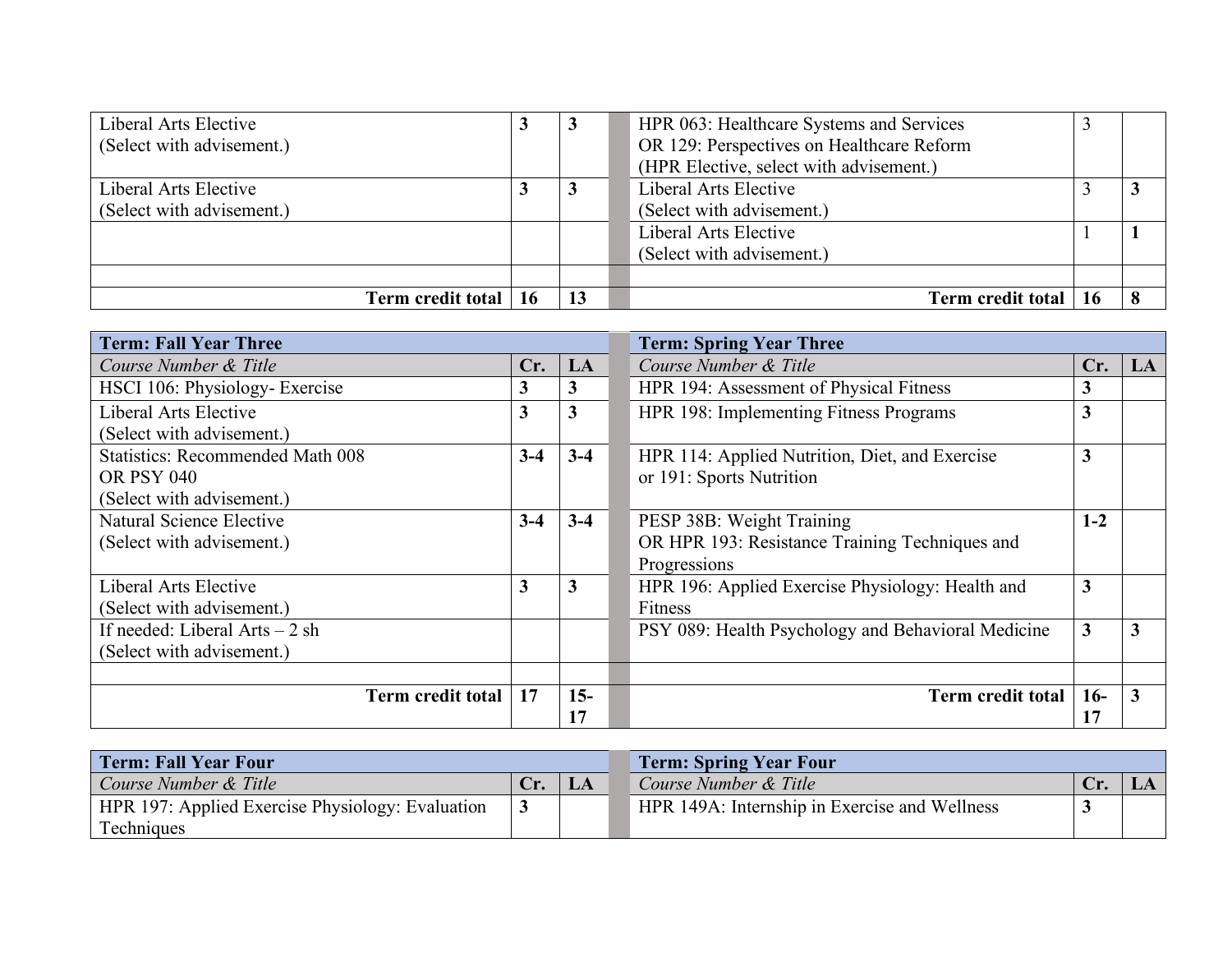| HPR 199: Practicum: Student Fitness Trainer    |  | HPR 149B: Internship in Exercise and Wellness |    |  |
|------------------------------------------------|--|-----------------------------------------------|----|--|
| HPR 181: Fitness Programming for Special       |  | MPH 202: Epidemiology I                       |    |  |
| Populations                                    |  |                                               |    |  |
| MPH 200: Introduction to Public Health         |  | MPH 205: Public Health Program Planning and   |    |  |
|                                                |  | Evaluation                                    |    |  |
| MPH 204: Social and Behavioral Determinants of |  | MPH 210: Public Health Policies and Systems   |    |  |
| Health                                         |  |                                               |    |  |
| HPR 069: Stress Management                     |  |                                               |    |  |
|                                                |  |                                               |    |  |
| Term credit total   16                         |  | <b>Term credit total</b>                      | 15 |  |

| <b>Term: Summer Session I Year Four</b> |     |    | <b>Term: Summer Session II Year Four</b>       |     |  |  |  |
|-----------------------------------------|-----|----|------------------------------------------------|-----|--|--|--|
| Course Number & Title                   | Cr. | LA | Course Number & Title                          | Cr. |  |  |  |
| <b>MPH</b> Elective                     |     |    | MPH 220: Environmental and Occupational Health |     |  |  |  |
| (Select with advisement.)               |     |    |                                                |     |  |  |  |
|                                         |     |    |                                                |     |  |  |  |
|                                         |     |    |                                                |     |  |  |  |
|                                         |     |    |                                                |     |  |  |  |
|                                         |     |    |                                                |     |  |  |  |
|                                         |     |    |                                                |     |  |  |  |
|                                         |     |    |                                                |     |  |  |  |
| Term credit total                       |     |    | Term credit total                              |     |  |  |  |

| <b>Term: Fall Year Five</b>                     |                  |    | <b>Term: January Year Five</b>                    |     |    |  |  |
|-------------------------------------------------|------------------|----|---------------------------------------------------|-----|----|--|--|
| Course Number & Title                           | Cr.              | LA | Course Number & Title                             | Cr. | LA |  |  |
| MPH 203: Biostatistics I and                    |                  |    | MPH 222: Research Methods for Qualitative Studies | 2   |    |  |  |
| MPH 206: Biostatistics and Epidemiology Lab     |                  |    |                                                   |     |    |  |  |
| MPH 221: Research Methods for Quantitative      |                  |    |                                                   |     |    |  |  |
| <b>Studies</b>                                  |                  |    |                                                   |     |    |  |  |
| MPH 229: Public Health Professional Development | $\boldsymbol{0}$ |    |                                                   |     |    |  |  |
| Seminar                                         |                  |    |                                                   |     |    |  |  |
| MPH 230: Internship and Leadership Seminar      |                  |    |                                                   |     |    |  |  |